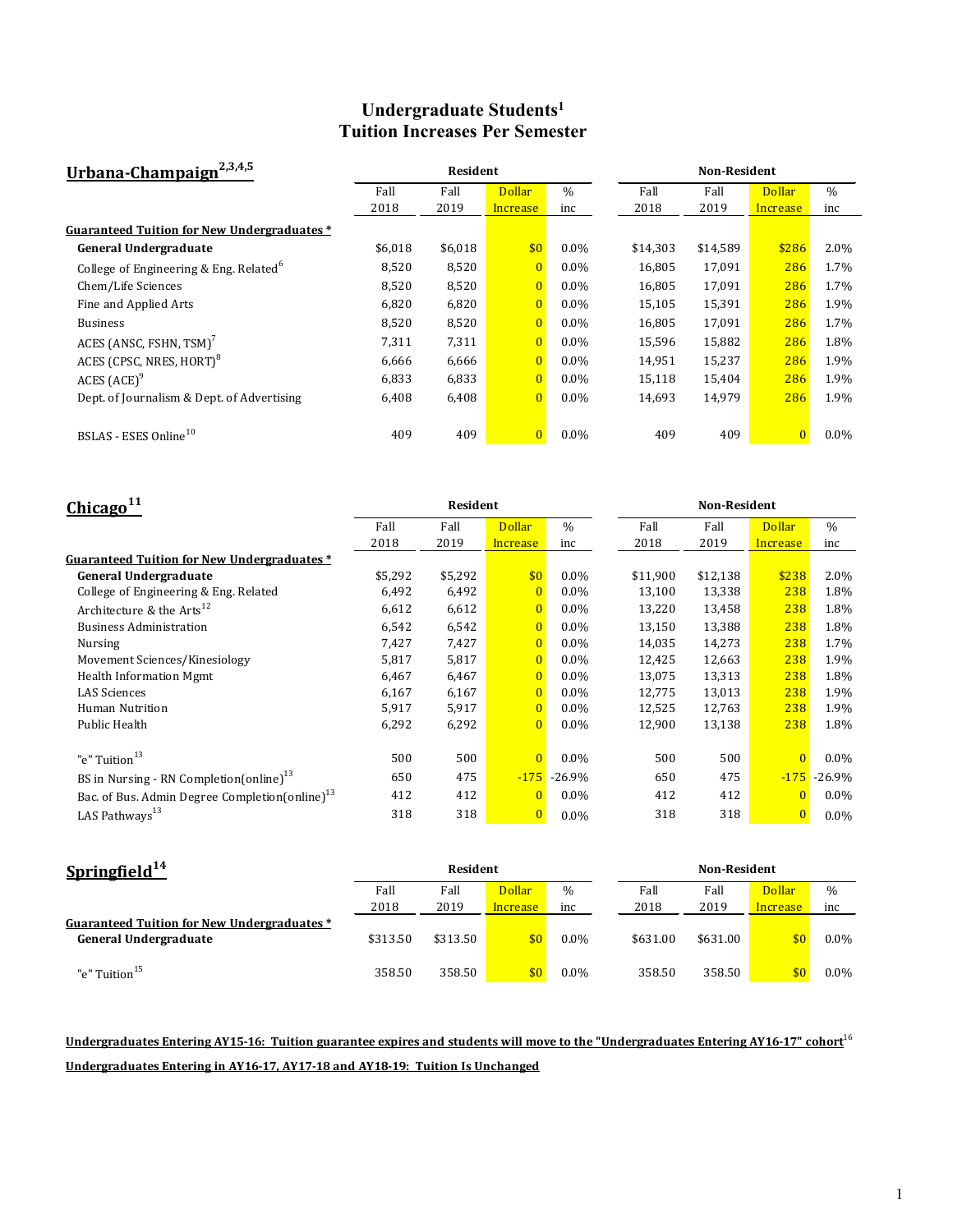Undergraduate Notes:

\*Guaranteed tuition rates will also apply to new undergraduate students admitted in summer 2019.

- 1) Comparable increases are proposed for part-time students, non-degree, certificates, and students not eligible for the tuition guarantee, including phase in of rates, consistent with existing policies. Beginning in fall 2019, students who fall into the non-guaranteed cohort at UIUC will be assessed 90% of the incoming base rate plus 100% of any applicable program differential. This will simplify the tuition assessment and is consistent with the methodology used at UIC.
- 2) Entering international students at UIUC will be assessed an additional \$437 per semester tuition surcharge except for majors in liberal arts and sciences, business, and engineering differential rate programs. The assessment will be \$1,187 per semester for majors in liberal arts and sciences who are not assessed the engineering international differential, \$1,504 per semester for majors in business, and \$2,609 per semester for engineering differential paying programs. UIUC international students, that fall into the category of students who are not, or no longer eligible for the tuition guarantee, will be assessed an international tuition differential, consistent with current practices. Summer rates at UIUC may be assessed on a per credit hour basis.
- 3) Students enrolled in UIUC programs leading to P-Age 21 licensure will be assessed a \$790 clinical experience fee. Juniors in the Human Development and Family Studies program in the College of ACES at UIUC will be assessed a \$1,095 practical experience supervision fee. Juniors in the Social Work program at UIUC will be assessed a \$750 experiential learning fee. Students enrolled in the Illinois in Washington program will be assessed a \$1,000 experiential learning fee.
- 4) Students at UIUC will be assessed an additional \$300 per course tuition for a series of courses within the School of Molecular and Cellular Biology (MCB), unless they are already paying differential tuition during the term of course enrollment. These courses are often taken to meet pre-medicine requirements and include MCB 250, MCB 251, MCB 252, MCB 253 and MCB 450.
- 5) Undergraduate students enrolled only in zero-credit internships, ACCY290, BUS299, CHBE202, CHBE210, CHEM293, CHEM295, ENG310, MCB 198, MATH 399, or LAS 289 will be assessed course tuition of \$200 in lieu of program-based tuition.
- 6) UIUC Engineering related includes programs in the College of Liberal Arts and Sciences (Chemical Engineering; Math and Computer Science; Statistics and Computer Science; Physics; Teaching of Computer Science; Computer Science and Anthropology; Computer Science and Astronomy; Computer Science and Chemistry; Computer Science and Linguistics, Computer Science and Philosophy, Computer Science and Economics, Computer Science and Geography and Geographic Information Science), the College of ACES (Agriculture & Biological Engineering (ABE); Computer Science and Crop Sciences), the College of Fine and Applied Arts (Computer Science and Music), the College of Media (Computer Science and Advertising), and the pre-engineering program in the Division of General Studies.
- 7) The College of ACES tuition differential applies to the department of Animal Sciences (ANSC), the department of Food Science and Human Nutrition (FSHN) and the Technical Systems Management program (TSM).
- 8) The College of ACES tuition differential applies to the department of Crop Sciences (CPSC) and the department of Natural Resources and Environmental Sciences (NRES).
- 9) The College of ACES tuition differential applies to the department of Agriculture and Consumer Economics (ACE).
- 10) BSLAS at UIUC is per credit hour assessment. Students enrolled prior to fall 2018 are assessed \$50 administrative fee as approved by the BOT.
- 11) Summer rates at UIC may be assessed on a per credit hour basis. Beginning summer 2019, UIC will no longer charge a non-resident rate in summer terms; all students will be assessed the resident rate of \$402 per credit hour. Entering international students as well as students in the non-guaranteed cohort at UIC will be assessed an additional \$791 per semester tuition surcharge above the non-resident rate. A UIC Merit rate, available to US residents that meet certain academic or skill qualifications, will be assessed at approximately 55% higher than the resident rate.
- 12) Excludes Art History. Beginning in fall 2018, a differential is no longer assessed to undeclared students.
- 13) E-Tuition, BS in Nursing RN Completion, Bac. of Business Admin. Degree Completion and LAS Pathways at UIC are per credit hour rates. BS in Nursing RN Completion, Bac. of Business Admin. Degree Completion, and LAS Pathways are full cost-recovery programs.
- 14) All are per credit hour charge at UIS. Capital Scholars Honors students pay a fee of \$350 per semester, \$250 per semester for students who entered prior to fall 2014. New on-campus international students at UIS will be assessed a one-time, new student international orientation fee of \$175 to provide services necessary for successfully integrating students. A one-time \$175 orientation fee is also assessed to new non-international transfer/first time freshman.
- 15) UIS students are assessed an additional online academic support fee of \$45 per online credit hour.
- 16) Informational purposes only. Rates were previously approved by the Board of Trustees in compliance with Public Act 93-0228.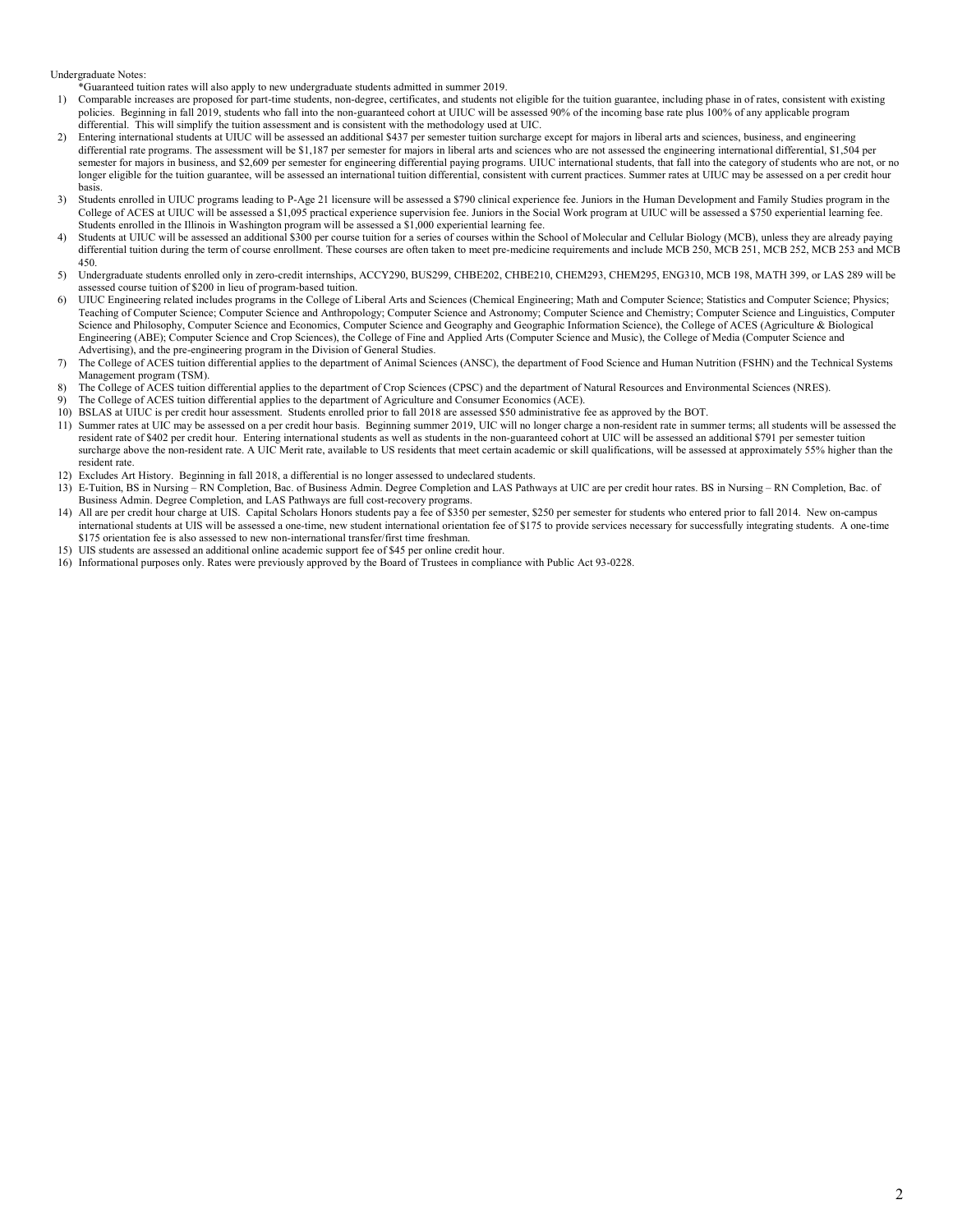### **Urbana-Champaign Graduate Students1 Tuition Increases Per Semester**

|                                                           |         | Resident |              |         |          | Non-Resident |                  |               |  |  |
|-----------------------------------------------------------|---------|----------|--------------|---------|----------|--------------|------------------|---------------|--|--|
|                                                           | Fall    | Fall     | Dollar       | $\%$    | Fall     | Fall         | Dollar           | $\frac{0}{0}$ |  |  |
| <u>Graduate Programs<sup>2,3,4</sup></u>                  | 2018    | 2019     | Increase     | inc     | 2018     | 2019         | Increase         | inc           |  |  |
| <b>General Graduate</b>                                   | \$6,344 | \$6,471  | \$127        | 2.0%    | \$13,706 | \$13,980     | \$274            | 2.0%          |  |  |
| Chem/Life Sciences                                        | 8,713   | 8,840    | 127          | 1.5%    | 16,075   | 16,349       | 274              | 1.7%          |  |  |
| Fine and Applied Arts                                     | 6,919   | 7,046    | 127          | 1.8%    | 14,281   | 14,555       | 274              | 1.9%          |  |  |
| <b>Business</b>                                           | 7,541   | 7,668    | 127          | 1.7%    | 14,903   | 15,177       | 274              | 1.8%          |  |  |
| Dept. of Journalism & Dept. of Advertising                | 6,746   | 6,873    | 127          | 1.9%    | 14,108   | 14,382       | 274              | 1.9%          |  |  |
| Master of Public Health                                   | 7,844   | 7,971    | 127          | 1.6%    | 15,206   | 15,480       | 274              | 1.8%          |  |  |
| MA Speech & Hearing Sciences <sup>5</sup>                 | 6,444   | 6,571    | 127          | 2.0%    | 13,806   | 14,080       | 274              | 2.0%          |  |  |
| Information Sciences <sup>6</sup>                         | 7,006   | 7,146    | 140          | 2.0%    | 12,036   | 12,277       | 241              | 2.0%          |  |  |
| College of Engineering & Eng. Related                     | 9,128   | 9,311    | 183          | 2.0%    | 17,381   | 17,729       | 348              | 2.0%          |  |  |
| $MENG-Bioengineering7$                                    | 10,128  | 10,311   | 183          | 1.8%    | 18,381   | 18,729       | 348              | 1.9%          |  |  |
| Masters HRIR                                              | 10,278  | 10,484   | 206          | 2.0%    | 16,000   | 16,320       | 320              | 2.0%          |  |  |
| Master of Social Work                                     | 7,487   | 7,704    | 217          | 2.9%    | 15,126   | 15,426       | 300              | 2.0%          |  |  |
| Master of Accounting Science(MAS)                         | 12,040  | 12,280   | 240          | 2.0%    | 18,700   | 19,073       | 373              | 2.0%          |  |  |
| MS in Accountancy - Tax                                   | 12,040  | 12,280   | 240          | 2.0%    | 18,700   | 19,073       | 373              | 2.0%          |  |  |
| $MBA^8$                                                   | 12,190  | 12,434   | 244          | 2.0%    | 18,292   | 18,658       | 366              | 2.0%          |  |  |
| Master of Science in Sustainable Urban Management         | 14,281  | 14,555   | 274          | 1.9%    | 14,281   | 14,555       | 274              | 1.9%          |  |  |
| MS in Bus. Admin. <sup>9</sup>                            | 19,035  | 19,416   | 381          | 2.0%    | 19,035   | 19,416       | 381              | 2.0%          |  |  |
| MS in Financial Engineering <sup>9</sup>                  | 22,800  | 23,200   | 400          | 1.8%    | 22,800   | 23,200       | 400              | 1.8%          |  |  |
| MBA (Professional Part-Time) <sup>10</sup>                | 9,156   | 9,156    | $\mathbf{0}$ | $0.0\%$ | 13,739   | 13,739       | $\mathbf{0}$     | $0.0\%$       |  |  |
| Grad. Degree Prgrms with a concentration                  |         |          |              |         |          |              |                  |               |  |  |
| in Professional Science Masters <sup>11</sup>             | 7,850   | 7,850    | $\mathbf{0}$ | $0.0\%$ | 13,247   | 13,247       | 0                | $0.0\%$       |  |  |
| Master of Engineering in Bioinstrumentation <sup>12</sup> | 16,000  | 16,000   | 0            | $0.0\%$ | 16,000   | 16,000       | $\mathbf{0}$     | $0.0\%$       |  |  |
| Master of Laws (LLM); Master of Studies in Law (MSL)      | 24,750  | 24,750   | $\mathbf{0}$ | $0.0\%$ | 24,750   | 24,750       | $\boldsymbol{0}$ | $0.0\%$       |  |  |
| Doctor of Science of Law (JSD)                            | 24,750  | 24,750   | $\mathbf{0}$ | $0.0\%$ | 24,750   | 24,750       | $\boldsymbol{0}$ | $0.0\%$       |  |  |
| Master of Science in Management (MSM) <sup>9</sup>        | 14,087  | 14,076   | $-11$        | $-0.1%$ | 14,087   | 14,076       | $-11$            | $-0.1%$       |  |  |

Notes:

1) Comparable increases are proposed for part-time students, non-degree courses, and certificates, including phase in of rates, consistent with existing policies. International graduate students at UIUC will be assessed an International Student fee of \$35 per semester. New on-campus international graduate students at UIS will be assessed a one-time, new student international orientation fee of \$175 to provide services necessary for successfully integrating students. Summer rates at UIUC and UIC may be assessed on a per credit hour basis.

2) Students enrolled in UIUC programs leading to P-Age 21 licensure will be assessed a \$790 clinical experience fee.<br>3) Students in Food Science and Human Nutrition (FSHN) in the college of ACES will be assessed an additio 3) Students in Food Science and Human Nutrition (FSHN) in the college of ACES will be assessed an additional Practical Experience Fee of \$1,100 per semester while enrolled in the Dietetic Internship.

4) Students enrolled in self-supporting or cost-recovery programs may be assessed an additional \$250 tuition per ESL 592 or ESL 593 course and/or \$500 tuition per all other ESL 500 level courses. These English as a Second Language (ESL) service courses are taken to assist students with their English language skills and include courses within the ESL rubric. 5) Differential will be assessed to students who entered fall 2015 or after.

6) New rates apply to students entering fall 2019 or after.<br>
7) Prior to fall 2019, UIUC students enrolled in the on-can 7) Prior to fall 2019, UIUC students enrolled in the on-campus MENG in Bioengineering were assessed a program fee of \$1,000 per semester. Beginning in fall 2019 the program fee will be rolled into tuition. For a total cost comparison, the fall 2018 rate has been adjusted to include the program fee.

8) All first year UIUC MBA students will be assessed a \$500 orientation fee. New rates apply to students entering summer 2019 or after, continuing students will be assessed the tuition and program fees initially assessed when entering the program.

9) Prior to fall 2019, Master of Science in Business Administration (MSBA) students, Master of Science in Financial Engineering (MSFE) students and Master of Science in Management (MSM) students were assessed program fees in addition to tuition. Beginning in fall 2019 the program fees will be rolled into tuition for all three programs and for total cost comparisons, the fall 2018 rates have been adjusted to include the program fees. Non-degree students in the MSFE program will be billed at a per credit hour rate based on the current MSFE rate. New MSFE rates apply to students entering fall 2019 or after, continuing students will be assessed the combined tuition and program fees initially assessed when entering the program. New MSM rates apply to students entering summer 2019 or after, continuing students will be assessed the combined tuition and program fees initially assessed when entering the program.

10) UIUC professional part-time MBA is a 7 term program (3 spring, 2 fall and 2 summer terms). Summer term assessment for residents of \$4,577 and non-resident of \$6,870. 11) Professional Science Masters (PSM) students are required to enroll in an internship course. Should a student enroll in credit bearing summer courses, the tuition charged for those credits

may be in addition to the tuition required for the internship course.

12) Master of Engineering in Bioinstrumentation is a three term program (fall, spring, summer) with a summer tuition assessment of \$7,850. Effective fall 2017, this program is no longer accepting new students.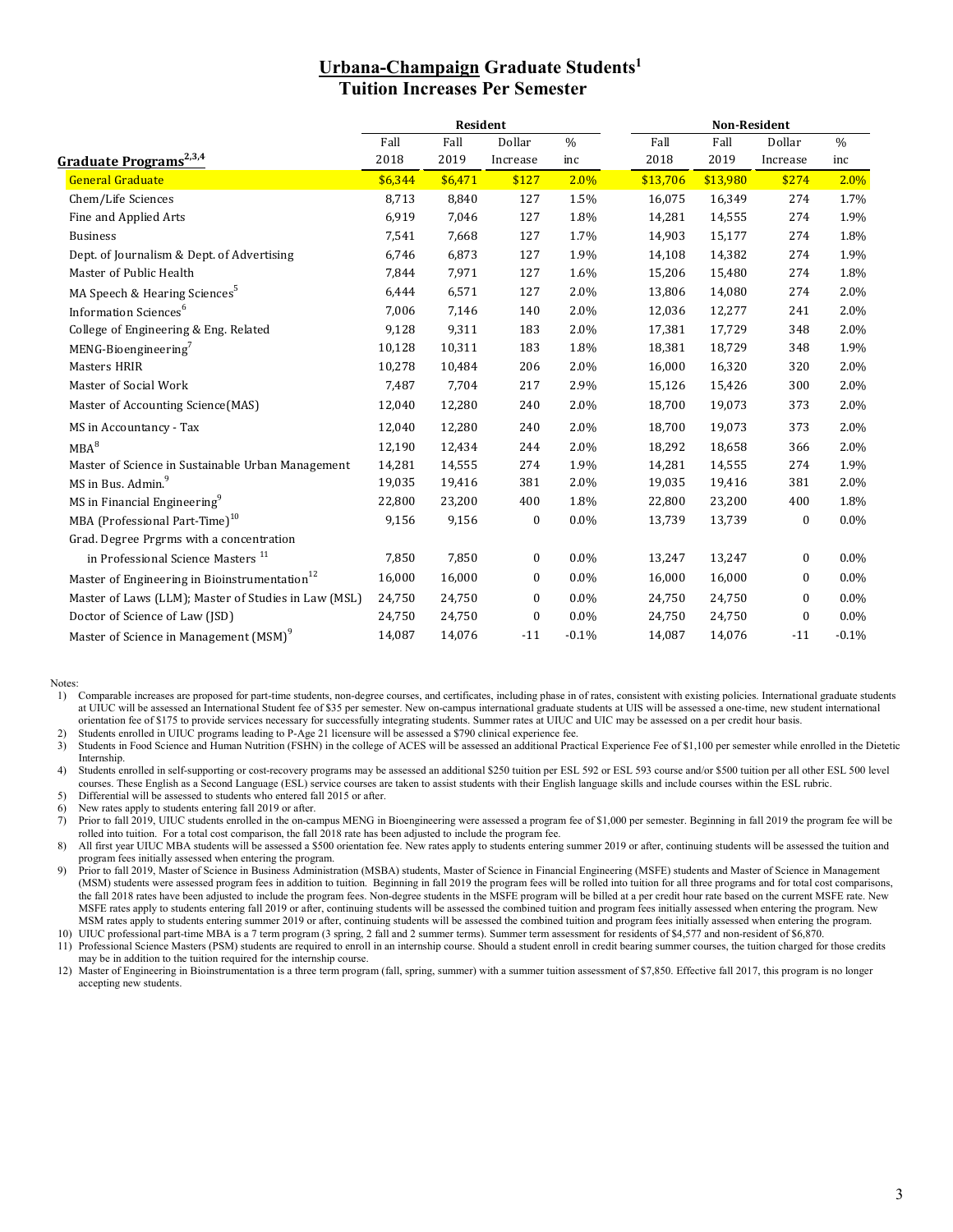# **Chicago Graduate Students1 Tuition Increases Per Semester**

| <b>Resident</b>                                    |         |         |              |               | Non-Resident |          |              |               |  |
|----------------------------------------------------|---------|---------|--------------|---------------|--------------|----------|--------------|---------------|--|
|                                                    | Fall    | Fall    | Dollar       | $\frac{0}{0}$ | Fall         | Fall     | Dollar       | $\frac{0}{0}$ |  |
| <b>Graduate Programs</b>                           | 2018    | 2019    | Increase     | inc           | 2018         | 2019     | Increase     | inc           |  |
| <b>General Graduate</b>                            | \$5,830 | \$5,830 | \$0          | $0.0\%$       | \$11,950     | \$11,950 | \$0          | $0.0\%$       |  |
| Business Admin - Liautaud Grad.                    |         |         |              |               |              |          |              |               |  |
| School of Business Programs <sup>2</sup>           | 10,430  | 10,430  | $\mathbf{0}$ | $0.0\%$       | 16,550       | 16,550   | $\mathbf{0}$ | $0.0\%$       |  |
| <b>Nursing</b>                                     | 10,236  | 10,236  | $\mathbf{0}$ | 0.0%          | 16,356       | 16,356   | 0            | $0.0\%$       |  |
| <b>Biomedical Visualization</b>                    | 9,868   | 9,868   | $\mathbf{0}$ | $0.0\%$       | 15,988       | 15,988   | $\mathbf{0}$ | $0.0\%$       |  |
| MS in Architecture in Health Design                | 10,022  | 10,022  | $\mathbf{0}$ | 0.0%          | 16,142       | 16,142   | $\mathbf{0}$ | $0.0\%$       |  |
| MA in Arch Design Criticism                        | 8,031   | 8,031   | $\mathbf{0}$ | $0.0\%$       | 14,151       | 14,151   | $\mathbf{0}$ | $0.0\%$       |  |
| MA in Museum & Exhibition Studies                  | 8,842   | 8,842   | $\bf{0}$     | $0.0\%$       | 14,962       | 14,962   | $\mathbf{0}$ | $0.0\%$       |  |
| <b>MS Medical Biotechnology</b>                    | 9,279   | 9,279   | $\mathbf{0}$ | $0.0\%$       | 15,399       | 15,399   | $\mathbf{0}$ | $0.0\%$       |  |
| Master of Health Care Administration               | 10,977  | 10,977  | $\mathbf{0}$ | 0.0%          | 17,097       | 17,097   | $\mathbf{0}$ | $0.0\%$       |  |
| Master/PhD Public Administration                   | 7,830   | 7,830   | $\mathbf{0}$ | 0.0%          | 13,950       | 13,950   | $\mathbf{0}$ | $0.0\%$       |  |
| Master/PhD Urban Planning & Policy                 | 8,330   | 8,330   | $\mathbf{0}$ | $0.0\%$       | 14,450       | 14,450   | 0            | $0.0\%$       |  |
| Master/PhD Social Work                             | 6,213   | 6,213   | $\mathbf{0}$ | $0.0\%$       | 12,333       | 12,333   | $\mathbf{0}$ | $0.0\%$       |  |
| <b>LAS Grad Sciences</b>                           | 6,705   | 6,705   | $\mathbf{0}$ | 0.0%          | 12,825       | 12,825   | $\mathbf{0}$ | $0.0\%$       |  |
| MS Kinesiology; MS Nutrition                       | 6,455   | 6,455   | 0            | $0.0\%$       | 12,575       | 12,575   | 0            | $0.0\%$       |  |
| MS in Medical Physiology                           | 10,830  | 10,830  | $\mathbf{0}$ | 0.0%          | 16,950       | 16,950   | $\mathbf{0}$ | 0.0%          |  |
| LAS MA in Applied Economics <sup>3</sup>           | 5,830   | 5,830   | $\mathbf{0}$ | 0.0%          | 11,950       | 11,950   | $\mathbf{0}$ | $0.0\%$       |  |
| Graduate Public Health                             | 8,098   | 8,098   | $\mathbf{0}$ | $0.0\%$       | 14,218       | 14,218   | $\mathbf{0}$ | $0.0\%$       |  |
| Architecture & the Arts - Art History <sup>4</sup> | 7,667   | 7,667   | $\mathbf{0}$ | $0.0\%$       | 13,787       | 13,787   | $\mathbf{0}$ | $0.0\%$       |  |
| EdD in Urban Education Leadership <sup>5</sup>     | 8,330   | 8,330   | $\bf{0}$     | 0.0%          | 14,450       | 14,450   | $\mathbf{0}$ | 0.0%          |  |
| Engineering <sup>6</sup>                           | 7,964   | 8,005   | 41           | 0.5%          | 14,084       | 14,125   | 41           | 0.3%          |  |
| MS in Occupational Therapy                         | 8,209   | 8,269   | 60           | 0.7%          | 14,329       | 14,389   | 60           | $0.4\%$       |  |
| Architecture & the Arts - Art & Design             | 8,278   | 8,349   | 71           | 0.9%          | 14,398       | 14,469   | 71           | 0.5%          |  |
| Master of Energy Engineering                       | 9,395   | 9,466   | 71           | 0.8%          | 15,515       | 15,586   | 71           | 0.5%          |  |
| Architecture & the Arts - Architecture             | 8,786   | 8,872   | 86           | 1.0%          | 14,906       | 14,992   | 86           | $0.6\%$       |  |
| Master of Laws (LLM) <sup>7</sup>                  |         | 18,000  |              |               |              | 22,500   |              |               |  |
| Master of Jurisprudence $(MI)^7$                   |         | 18,000  |              |               |              | 22,500   |              |               |  |

Notes:

1) Comparable increases are proposed for part-time students, non-degree courses, and certificates, including phase in of rates, consistent with existing policies. Summer rates at UIC may be assessed on a per credit hour basis.

2) Tuition differential applies to Master's degree students only. PhD students are assessed the general graduate rate.<br>3) Full cost recovery program.

3) Full cost recovery program.<br>4) Beginning in fall 2014, tuiti

4) Beginning in fall 2014, tuition differential applies to master's programs. PhD students in Art History will be assessed the general graduate rate.<br>5) Students entering prior to spring 2019 are assessed the general gradu

5) Students entering prior to spring 2019 are assessed the general graduate rate.<br>6) Excludes Master of Energy Engineering. Beginning fall 2013, tuition differer 6) Excludes Master of Energy Engineering. Beginning fall 2013, tuition differential applies to master's programs. PhD students will be assessed the general graduate rate.

Per credit hour assessment of \$1,200 for resident students and \$1,500 per credit hour assessment for non-resident students.

### **Springfield Graduate Students1 Tuition Increases** *Per Credit Hour*

|                                   | Resident |          |          |         |          | <b>Non-Resident</b> |          |         |  |
|-----------------------------------|----------|----------|----------|---------|----------|---------------------|----------|---------|--|
|                                   | Fall     | Fall     | Dollar   | $\%$    | Fall     | Fall                | Dollar   | $\%$    |  |
| <b>Graduate Programs</b>          | 2018     | 2019     | Increase | inc     | 2018     | 2019                | Increase | inc     |  |
| <b>General Graduate</b>           | \$329.00 | \$329.00 | \$0      | $0.0\%$ | \$675.00 | \$675.00            | \$0      | $0.0\%$ |  |
| <b>MS Computer Science</b>        | 369.75   | 369.75   |          | $0.0\%$ | 715.75   | 715.75              | $\bf{0}$ | $0.0\%$ |  |
| DPA Public Administration         | 409.75   | 409.75   |          | $0.0\%$ | 755.75   | 755.75              | $\bf{0}$ | $0.0\%$ |  |
| MS Management Information Systems | 369.75   | 369.75   |          | $0.0\%$ | 715.75   | 715.75              | $\bf{0}$ | $0.0\%$ |  |
| Off-Campus MBA                    | 609.00   | 609.00   |          | $0.0\%$ | 609.00   | 609.00              |          | $0.0\%$ |  |

#### Notes:

1) New on-campus international graduate students at UIS will be assessed a one-time, new student international orientation fee of \$175 to provide services necessary for successfully integrating students.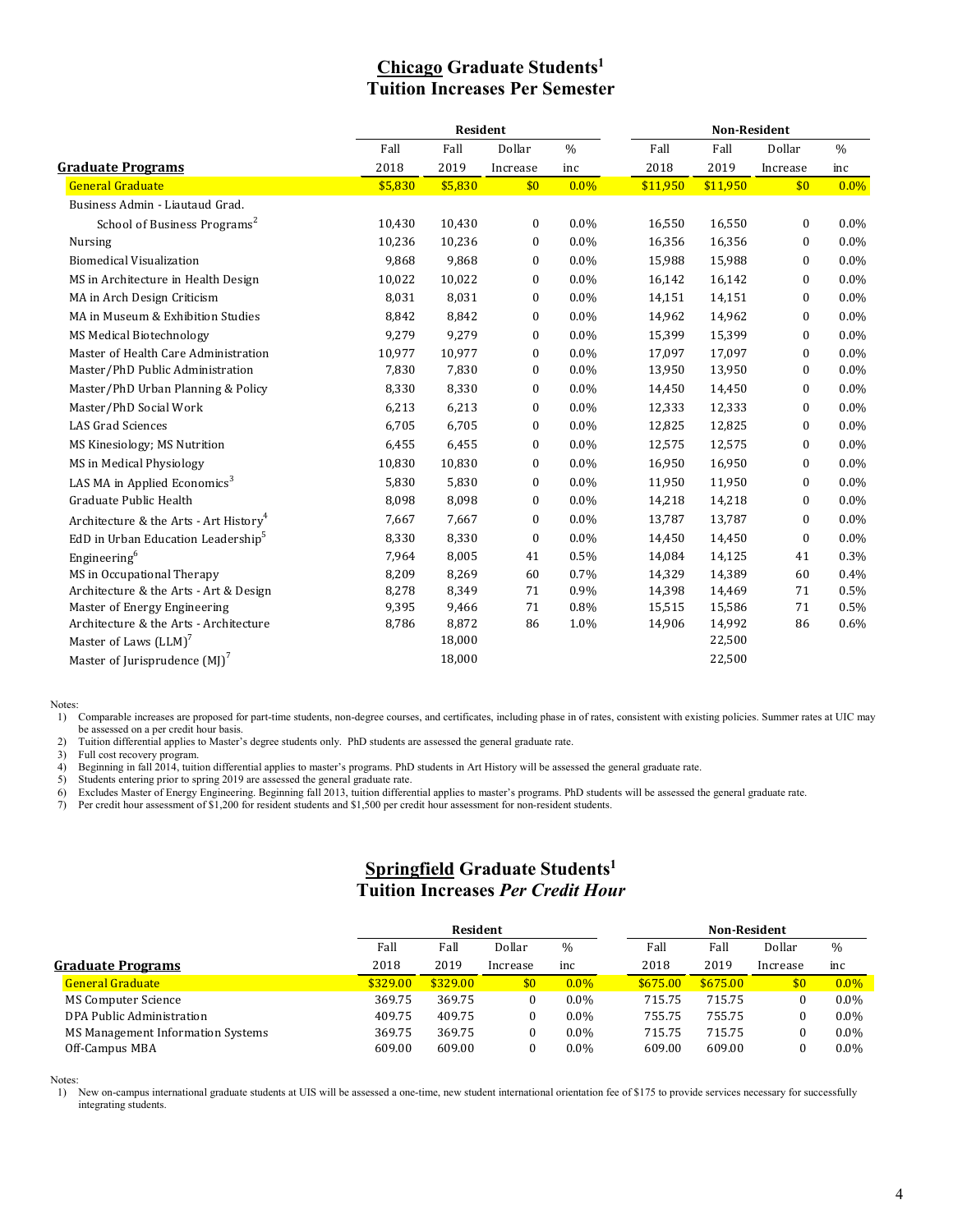### **Urbana-Champaign Professional Students1 Tuition Increases Per Semester**

|                                                  | Resident |          |          |         | <b>Non-Resident</b> |          |          |         |
|--------------------------------------------------|----------|----------|----------|---------|---------------------|----------|----------|---------|
|                                                  | Fall     | Fall     | Dollar   | $\%$    | Fall                | Fall     | Dollar   | $\%$    |
| <b>Professional Programs</b>                     | 2018     | 2019     | Increase | inc     | 2018                | 2019     | Increase | inc     |
| Veterinary Medicine <sup>2</sup>                 | \$13.789 | \$14.065 | \$276    | 2.0%    | \$24.701            | \$25.195 | 494      | $2.0\%$ |
| Law <sup>3</sup>                                 | 17.500   | 17.500   |          | $0.0\%$ | 22.500              | 22.500   |          | $0.0\%$ |
| Doctor of Audiology (entering fall 2015 & after) | 6,744    | 6,871    | 127      | 1.9%    | 14.106              | 14.380   | 274      | 1.9%    |
| Doctor of Medicine (MD) <sup>4</sup>             | 17,519   | 17.870   | 351      | 2.0%    | 22.109              | 22.552   | 443      | 2.0%    |

Notes:

1) Comparable increases are proposed for part-time students, including phase in of rates, consistent with existing policies. International professional students at UIUC will be assessed an International Student fee of \$35 per semester. Summer rates may be assessed on a per credit hour basis.

2) All Veterinary Medicine students will be assessed a \$100 per semester activity fee. All first-year Veterinary Medicine students will be assessed a \$200 imaging fee.<br>3) New rates apply to students entering fall 2019 or a

New rates apply to students entering fall 2019 or after, continuing students will be assessed their existing cohort rates. Includes graduate programs in the College of Law, except the JSD, LLM and MSL programs separately listed in the graduate tuition table. All JD students are also assessed \$12.50 per semester to fund the Loan Repayment Assistance Program which assists with loan repayment for graduates who participate in public interest legal work.

4) All first year medical students in the Carle Illinois College of Medicine begin enrollment with the summer term and as such, rates approved annually will always become effective in the summer and not the fall term. Summer tuition assessment is  $1/3^{rd}$  of the AY (fall + spring) rate.

# **Chicago Professional Students1 Tuition Increases Per Semester**

|                                                                    |         | Resident |              |          | <b>Non-Resident</b> |          |              |          |  |
|--------------------------------------------------------------------|---------|----------|--------------|----------|---------------------|----------|--------------|----------|--|
|                                                                    | Fall    | Fall     | Dollar       | $\%$     | Fall                | Fall     | Dollar       | $\%$     |  |
| <b>Professional Programs</b>                                       | 2018    | 2019     | Increase     | inc      | 2018                | 2019     | Increase     | inc      |  |
| Doctor of Physical Therapy                                         | \$8,593 | \$8,842  | \$249        | 2.9%     | \$14,853            | \$15,284 | \$431        | 2.9%     |  |
| Doctor of Occupational Therapy                                     | 8,334   | 8,542    | 208          | 2.5%     | 14,867              | 15,239   | 372          | 2.5%     |  |
| Dentistry - DDS/DMD <sup>2</sup>                                   | 16,959  | 17,383   | 424          | 2.5%     | 30,518              | 31,281   | 763          | 2.5%     |  |
| Dentistry - Adv Certificate Programs in Endo, Pediat. <sup>3</sup> | 13,357  | 10,427   | $-2,930$     | $-21.9%$ | 13,357              | 10,427   | $-2,930$     | $-21.9%$ |  |
| Dentistry - Adv Certificate Programs in Ortho, Perio <sup>3</sup>  | 13,357  | 11,174   | $-2,183$     | $-16.3%$ | 13,357              | 11,174   | $-2,183$     | $-16.3%$ |  |
| Dentistry - Adv Certificate Programs in Prost. <sup>3</sup>        | 13,357  | 11,985   | $-1,372$     | $-10.3%$ | 13,357              | 11,985   | $-1,372$     | $-10.3%$ |  |
| Dentistry - DMD Advanced Standing Degree Program <sup>2,4</sup>    | 35,258  | 36,139   | 881          | 2.5%     | 35,258              | 41,258   | 6,000        | 17.0%    |  |
| Doctor of Medicine (continuing) <sup>5</sup>                       | 18,455  | 18,455   | $\mathbf{0}$ | $0.0\%$  | 36,955              | 36,955   | $\Omega$     | $0.0\%$  |  |
| Doctor of Medicine (entering fall 2017 or after) <sup>o</sup>      | 15,453  | 15,453   | $\Omega$     | $0.0\%$  | 31.179              | 31,179   | $\Omega$     | $0.0\%$  |  |
| Doctor of Nursing Practice'                                        | 11,348  | 11,348   | $\mathbf{0}$ | $0.0\%$  | 17,707              | 17,707   | $\mathbf{0}$ | $0.0\%$  |  |
| Pharm-D <sup>8</sup>                                               | 12,460  | 12,522   | 62           | 0.5%     | 20,180              | 20,281   | 101          | 0.5%     |  |
| Law - $ID^9$                                                       |         | 18,000   |              |          |                     | 22,500   |              |          |  |
|                                                                    |         |          |              |          |                     |          |              |          |  |

Notes:

2) DDS/DMD students are assessed the same tuition rate regardless of term (fall, spring, summer). DDS/DMD students will also be assessed an additional Clinic Infrastructure Assessment of \$3,977 per term.

3) Restructuring of programs by reducing rates and extending the number of semesters with equal assessments in all terms.

4) The DMD Advanced Standing Degree Program (formerly DDS International Dentist Program) is a program for dentists trained outside the United States who wish to practice dentistry within the United States. Summer term tuition will be assessed at the same rate as the fall/spring term rate. Prior to fall 2019 all students were assessed a single rate regardless of residency. Beginning in fall 2019, new non-residents students will be assessed a different rate.

5) Summer term tuition for residents entering prior to fall 2017 is \$11,000 and for non-residents is \$23,491.

6) Students will be assessed tuition over eleven academic terms during the MD program with equal assessments in fall, spring and summer terms as contrasted to the existing structure of assessment over ten academic terms and lower tuition assessments in summer terms.

7) Non-resident students at the Quad Cities, Peoria, Rockford, Springfield and Urbana campuses who are residents in the neighboring states of Iowa, Wisconsin, Indiana, Missouri, or Kentucky will be assessed the in-state tuition rate.

8) Beginning with AY16-17 and subsequent years, all first-time, entering students enrolling in the Pharm-D program at the Rockford campus will be assessed the in-state tuition rate. Does not apply to students who entered prior to AY16-17.

9) Per credit hour assessment of \$1,200 for resident students and \$1,500 per credit hour assessment for non-resident students.

<sup>1)</sup> Comparable increases are proposed for part-time students, including phase in of rates, consistent with existing policies. Summer rates may be assessed on a per credit hour basis.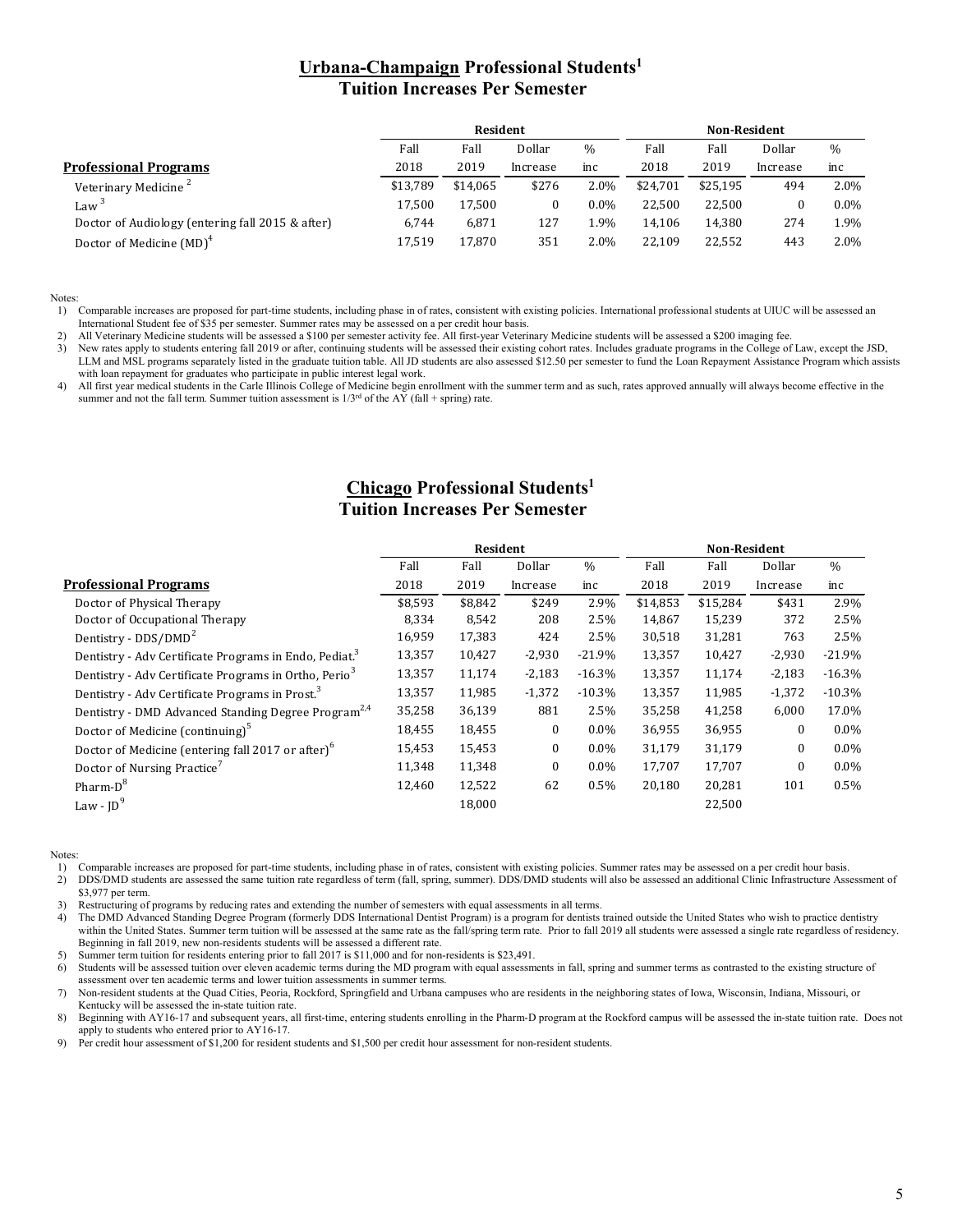### **Online Graduate/Professional & Continuing Education Programs1 Tuition Increases** *Per Credit Hour*

|                                                                               | Fall     | Fall     | Dollar           | $\%$    |
|-------------------------------------------------------------------------------|----------|----------|------------------|---------|
| Urbana-Champaign <sup>2,3,4</sup>                                             | 2018     | 2019     | Increase         | inc     |
| Base Rate <sup>5</sup>                                                        | \$473.00 | \$482.00 | \$9              | 1.9%    |
| Base + Differential <sup>o</sup>                                              | 686.00   | 700.00   | 14               | 2.0%    |
| MSW: Social Work                                                              | 588.00   | 598.00   | 10               | 1.7%    |
| MA:Translation & Interpretation                                               | 1,172.00 | 1,172.00 | $\boldsymbol{0}$ | $0.0\%$ |
| <b>Information Sciences- residents</b>                                        | 636.00   | 636.00   | $\bf{0}$         | 0.0%    |
| Information Sciences-non-residents                                            | 1,053.00 | 1,053.00 | $\mathbf{0}$     | 0.0%    |
| Master HRIR                                                                   | 725.00   | 740.00   | 15               | 2.1%    |
| Post-Bac Certificate in Accountancy                                           | 375.00   | 375.00   | $\mathbf{0}$     | $0.0\%$ |
| MS in Strategic Brand Communications <sup>7</sup>                             | 875.00   | 875.00   | $\mathbf{0}$     | $0.0\%$ |
| iMBA <sup>8</sup>                                                             | 289.50   | 297.00   | 7.50             | 2.6%    |
| Master of Science in Accountancy (iMSA) <sup>8</sup>                          | 889.50   | 850.00   | $-39.50$         | $-4.4%$ |
| Master of Computer Science in Data Science (MCS:DS) <sup>8</sup>              | 639.50   | 670.00   | 30.50            | 4.8%    |
| Engineering                                                                   | 1,084.00 | 1,084.00 | $\bf{0}$         | 0.0%    |
| <b>Chicago</b>                                                                |          |          |                  |         |
| <b>Base Rate</b>                                                              | \$486.00 | \$486.00 | \$0              | $0.0\%$ |
| General Graduate                                                              | 793.00   | 793.00   | 0                | $0.0\%$ |
| Engineering                                                                   | 783.00   | 789.00   | 6                | 0.8%    |
| Social Work                                                                   | 518.00   | 518.00   | $\bf{0}$         | $0.0\%$ |
| School of Public Health - all others except those as listed                   | 806.00   | 806.00   | 0                | $0.0\%$ |
| Master of Engineering                                                         | 843.00   | 859.00   | 16               | 1.9%    |
| MEd in Measurement, Evaluation, Statistics and Assessment (MESA) <sup>9</sup> | 793.00   | 793.00   | $\boldsymbol{0}$ | $0.0\%$ |
| Dr. of Nursing Practice                                                       | 810.00   | 810.00   | $\boldsymbol{0}$ | 0.0%    |
| School of Public Health - DR. PH (continuing students)                        | 830.00   | 854.00   | 24               | 2.9%    |
| School of Public Health - DR. PH (entering students) - cost recovery          |          | 950.00   |                  |         |
| MPH in Public Health Informatics and MS in Public Health with                 |          |          |                  |         |
| concentration in Public Health Informatics <sup>9</sup>                       | 760.00   | 760.00   | $\bf{0}$         | 0.0%    |
| Master of Public Health - Health Policy & Administration <sup>9</sup>         | 730.00   | 730.00   | $\bf{0}$         | 0.0%    |
| Urban Planning & Policy                                                       | 793.00   | 793.00   | 0                | $0.0\%$ |
| Master of Health Professions Education                                        | 830.00   | 838.00   | 8                | 1.0%    |
| MS in Health Informatics                                                      | 750.00   | 750.00   | $\mathbf{0}$     | 0.0%    |
| MS Patient Safety Leadership <sup>9</sup>                                     | 770.00   | 770.00   | 0                | $0.0\%$ |
| MS in Comparative Effectiveness Research <sup>9</sup>                         | 793.00   | 793.00   | $\bf{0}$         | 0.0%    |
| Executive Master of Healthcare Administration <sup>10</sup>                   | 1,250.00 | 1,250.00 | $\mathbf{0}$     | $0.0\%$ |
| Springfield <sup>11</sup>                                                     |          |          |                  |         |
| E-Tuition                                                                     | \$362.25 | \$362.25 | \$0              | 0.0%    |
| <b>MS Computer Science</b>                                                    | 403.00   | 403.00   | 0                | $0.0\%$ |
| MPA Public Administration                                                     | 453.00   | 453.00   | $\mathbf{0}$     | 0.0%    |
| MS Management Information Systems                                             | 403.00   | 403.00   | 0                | 0.0%    |

Notes:

1) Comparable increases and rates will be assessed for off-site programs, certificates, and non-degree students, including phase in of rates, consistent with existing policies.<br>2) Students enrolled in self-supporting or co Students enrolled in self-supporting or cost-recovery programs may be assessed an additional \$250 tuition per ESL 592 or ESL 593 course and/or \$500 tuition per all other ESL 500 level courses. These English as a Second Language (ESL) service courses are taken to assist students with their English language skills and include courses within the ESL rubric.

3) For-credit courses, certificates and programs offered in partnership with Coursera or other educational partners, besides those listed above, will be offered at a rate equal to or less than the base + differential rate.

4) EDM-Special Education Program is assessed a flat tuition rate of \$1,000 per course.<br>5) The College of Education has partnered with Chicago Public Schools (CPS) to offer The College of Education has partnered with Chicago Public Schools (CPS) to offer a special rate of \$349 per credit hour for certificates, endorsements, and master's in programs in Education. A minimum total enrollment (across the 4 programs) is required for the CPS teachers to receive the discounted rate.

6) Program differential is assessed based on the campus approval process and takes into account things such as cost of delivering the program, market analysis, etc.

7) Prior to fall 2019, students were assessed program fees in addition to tuition. In fall 2019 these fees will be rolled into tuition and fall 2018 has been restated to include the program fees for comparison purposes.

8) Program offered in partnership with Coursera. Beginning fall 2019, the Coursera ID verification fee, previously collected by Coursera, will be rolled into tuition and collected by the University. Fall 2018 rates have been adjusted to include the fee for comparison purposes.

Full cost-recovery program.

10) Full cost-recovery program. The tuition assessments are per credit hour. Tuition assessments are capped at 12 credit hours/\$15,000 per semester.

11) UIS students are assessed an additional online academic support fee of \$45 per online credit hour.